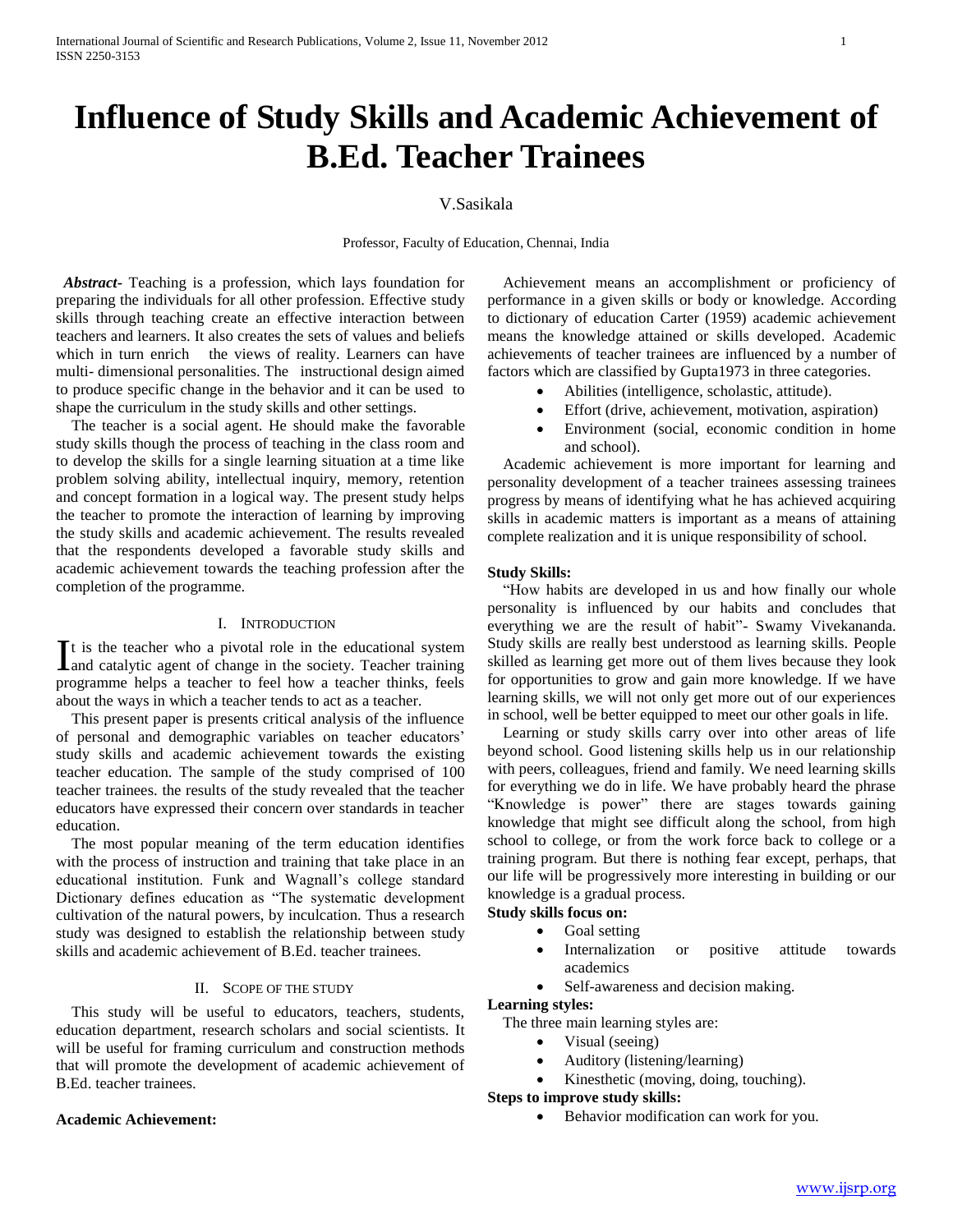- Do not study more than an hour at a time without taking a break.
- Separate the study of subjects that are like/dislike.
- Do not study when you are tried.
- Prepare for you class at the best time.
- Use the best note taking system.
- Memorize actively, not passively.
- Read and study at the same time.
- Make up a color and sign system for text and notes.
- Do not buy underlined text book.

 Study skill is defined as a learning skill to carry over into other areas of life beyond school composing of good listening skills, computation, expression, memory, time management, problem solving and systematic analysis effectively.

# III. SIGNIFICANCE OF THE PROBLEM

 There is a plethora of research on study skills generalizing information on the B.Ed. teacher trainees in all content area. However, limited research specifically analyzed the effect of study skills on B.Ed. teacher trainees. A major component of study skills is the integration of critical thinking activities. Attention is being directed at finding methods that will increase attention in studies. Study skills provide excellent revenue for such integration of new strategies.

# IV. OBJECTIVES OF THE STUDY

- To find out influence of study skills and academic achievement of B.Ed. teacher trainees.
- To find out the influence of study skills and academic achievement of male B.Ed. teacher trainees.
- To find out the influence of study skills and academic achievement of female B.Ed. teacher trainees.
- To find out the influence of educational qualification in relation to academic achievement of B.Ed. teacher trainees

#### V. HYPOTHESIS OF THE STUDY

 There is no significant relationship between study skills and academic achievement of B.Ed. teacher trainees.

- There is no significant relationship between study skills and academic achievement of male B.Ed. teacher trainees.
- There is no significant relationship between study skills and academic achievement of female B.Ed. teacher trainees.
- There is no significant relationship between educational qualification and academic achievement of B.Ed. teacher trainees

# VI. SAMPLE

 The present investigation is essentially a survey type of research aimed at evaluating the study skills and academic achievement of B.Ed. teacher trainees. The sample for the present study constitutes 100 B.Ed. trainees of private, government and government - aided colleges in Chennai.

### **Variables used:**

 In the present study expost factor design has been used as the most suitable variable for analysis. The sample of 100 B.Ed. trainees was taken.The dependent variable is academic achievement. The independent variable is study skills. **Tools used:**

The researcher has two different tools for the study.

- Study skill scale constructed by M.Kanchana (1986).
- Achievement test questionnaire constructed by the researcher with the help of guide.

 Study skills questionnaire has 60 questions for the measuring the achievement of B.Ed. trainees. One mark is given for each correct answer and zero mark is given for each wrong answer. Achievement test consists of 20 questions ,one mark is given for each correct answer.

# VII. THE INFLUENCE OF PERSONAL AND DEMOGRAPHIC VARIABLES ON B.ED. TEACHER TRAINEES STUDY SKILLS AND ACADEMIC ACHIEVEMENT

### **SEX:**

The influence of sex on the study skills of the B.Ed. teacher trainees is tested by the ' t' test and the results are presented below in the table:

| S.No     | Variables    | <b>Sex</b> |    | Mean   | <b>SD</b> | 6.12  |
|----------|--------------|------------|----|--------|-----------|-------|
| . .      |              | Male       | 25 | 111.01 | 17.37     | 1.15@ |
|          | Study skills |            |    |        |           |       |
| <u>.</u> |              | Female     | 75 | 115.96 | 20.47     |       |
|          |              |            |    |        |           |       |
|          |              |            |    |        |           |       |

The above table reveals that the study skills scores obtained by the male and female teacher trainees reveal that the female teacher trainees have scored a better mean when compared to men teacher trainees and the 't' value obtained to the test the significance of difference is found to be not significant at 0.05 level .Hence ,the null hypothesis that the male and female

teacher trainees do not differ significantly with regard to their study skills towards their academic achievement is accepted .

# **EDUCATIONAL QUALIFICATION:**

 In the present study the mean and standard deviations of academic achievement of teacher trainees possessing varied qualifications are compared with the 't' test and the results are presented in the table No:2.